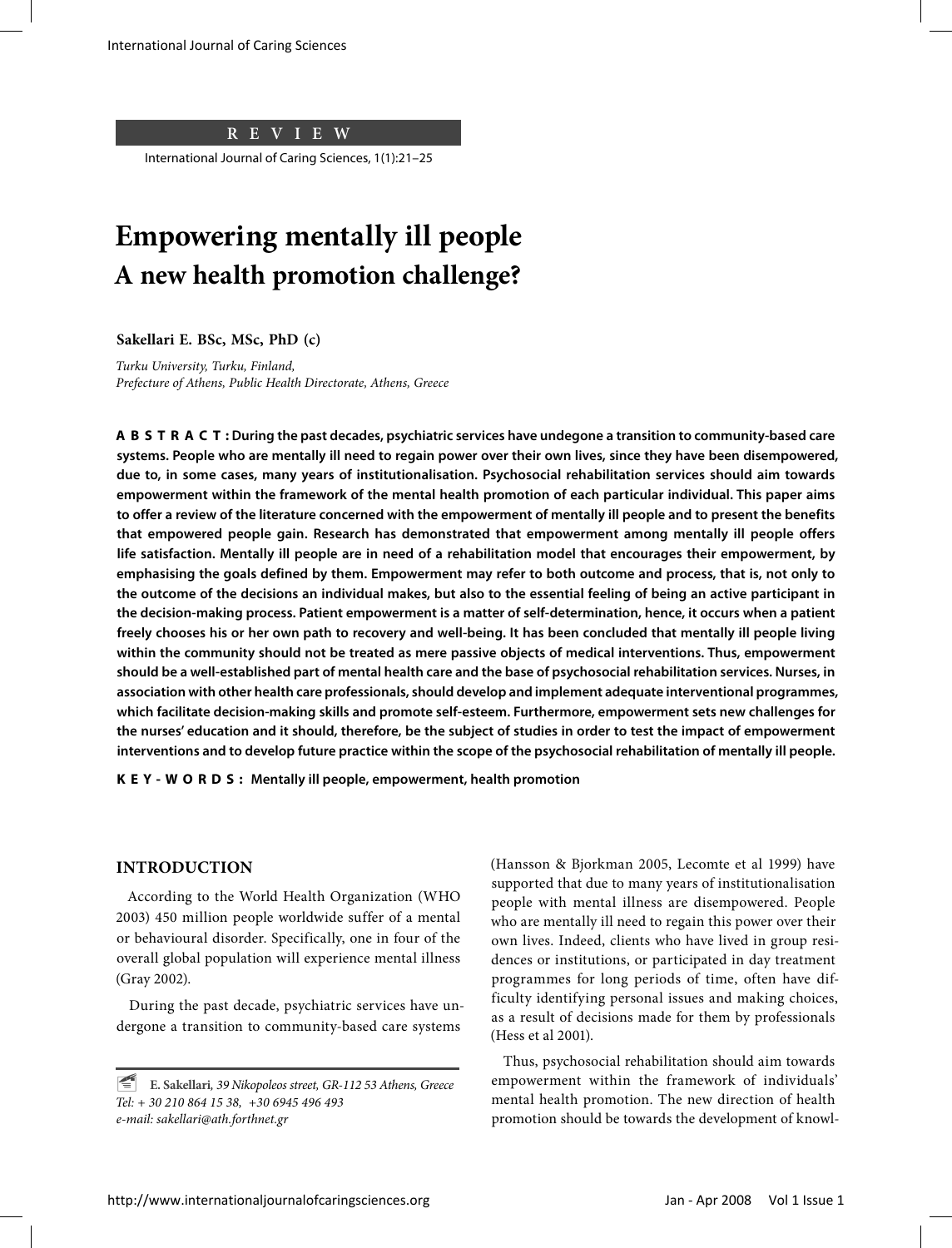edge and effective skills among mentally ill people, which would promote recovery and result in reclaiming control over their health and their life in general. The notion of empowerment is essentially the same in all domains of life, including mental health care. Strengthening our community by empowering adults with mental illness through mental health interventions improves the quality of their lives.

The aim of the present paper is to review the literature concerning with the empowerment of mentally ill people and to present the benefits that empowered people gain.

# **DEFINING EMPOWERMENT**

Historically, empowerment originates in the self-help and political awareness movements of the late 60's and early 70's (Ryles 1999). Empowerment has been defined in numerous ways in different articles concerning with this issue.

In the late 80's, Rappaport, as cited by Rogers et al (1997), defined psychological empowerment as the connection between a sense of personal competence, a desire for and a willingness to take action in the public domain. Furthermore, Rapport (1987) stipulates that empowerment is not only an individual psychological construct, but it also includes organisational, political, sociological, economic and spiritual aspects.

In the 90's, many authors made attempts to clarify and define the notion of empowerment. In 1990, Staples defined empowerment as the ongoing capacity of individuals or groups of people to act on their behalf, to achieve a greater measure of control over their lives and destinies. Similarly, a few years later, Segal et al (1995), described empowerment as a process followed by individuals, in order to gain control over their lives and to influence the organisational and societal structure in which they live.

According to Freud (1993), empowerment refers to the society's relationship with the individual, as well as to the role that the individual performs in society, while Nelson, Lord & Ochocka (2001) define empowerment as opportunities and conditions that promote choice and control, community integration and relevant valued resources.

However, McLean (1995) adopts a different perspective and defines empowerment as the action of those who are disempowered and acting to become empowered. Another definition was given by Clay (1997), who argues that empowerment is the means by which an individual acquires the inner authority to act freely, and, in that respect, includes self-esteem, confidence and respect for others.

Finally, in the nursing discipline, empowerment can be translated into autonomous decision-making, self-determination, feeling of self-worth and autonomous and assertive practice (Itzhaky, Gerber, Dekel 2004). Jones & Meleis (1993) have defined empowerment previously as both process and outcome, as encompassing people's rights, strengths and abilities, and, finally, as implying competence or the development of potential.

# **EMPOWERING PROCESS**

Kilian et al (2003) cite that an empowerment policy is being regarded by an increasing number of experts in the mental health field as necessary, in order to improve the quality of mental health care as well as the quality of life of individuals with mental illness.

Nelson, Lord & Ochocka (2001) state that traditional approaches towards mentally ill people have emphasised professional expertise and control, diagnosis of deficits, reduction of symptoms and training of life skills. Moreover, among health professionals and administrators, exists the opinion that empowerment is inappropriate or unworkable, and that clients do not wish to be involved in decisions about their own health (Segal 1998). Contrary to that, clinicians and advocates have argued that empowered clients benefit more from mental health services (Corrigan et al 1999).

In order to promote empowerment of mentally ill people, health care services should, among other things, include alternatives to hospitalisation and holistic healing services (Fisher 1994). As cited by Nelson, Lord & Ochocka (2001), it has been found in the context of research, that during the empowerment process, and provided that they have the appropriate support, mentally ill people can move from a state of powerlessness to having more power.

Organisations can promote empowerment by ensuring that health professionals have the time to involve clients in treatment planning, promoting professionals attitudes that are respectful of clients' ability to participate in treatment planning, providing clients with a range of treatment options, designing programes that have a strong philosophical commitment to client empowerment and, finally, implementing programes properly (Linhorst 2002).

The ideal professional to work with clients in an empowering way is a person endowed with high tolerance for ambiguity, sufficient experience to form trusting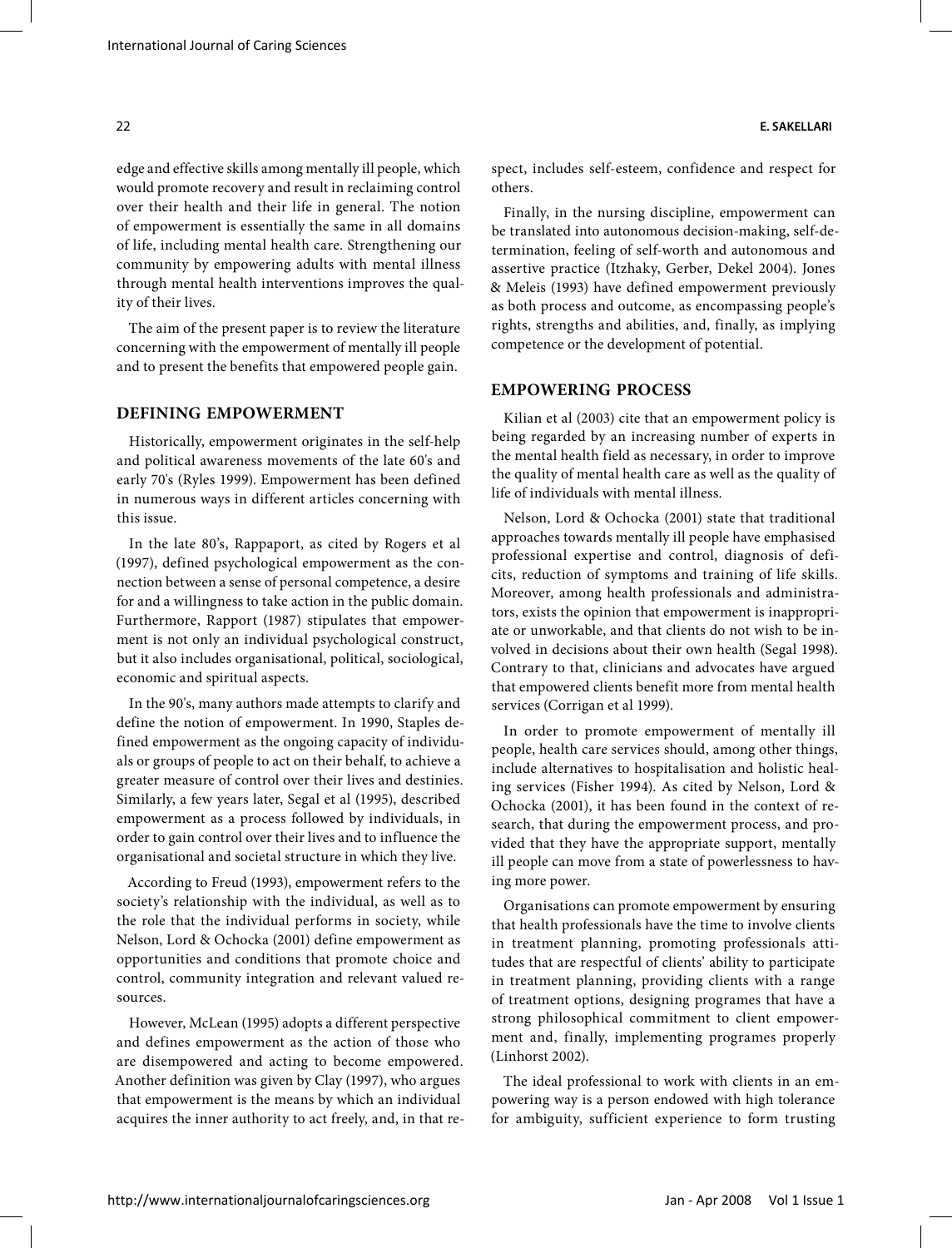### **EMPOWERING MENTALLY ILL PEOPLE: A NEW HEALTH PROMOTION CHALLENGE?** 23

friendships with clients and also sufficient skill to facilitate the development of empowered client social networks, where clients take responsibility for their social and vocational needs (Freud 1993).

According to the opinion that empowerment can refer to both outcome and process, a client is empowered not only by the outcome of the decisions he or she makes, but also by being an active participant in the decisionmaking process. This empowerment process has been described by Staples (1990) as a continuing development involving many changes, whereby an individual or group is able to strengthen and exercise the ability to act so as to gain greater control and mastery over life (Linhorst 2002). Client involvement is intended to create conditions in which they can gain greater control over their environments and realise their aspirations (Segal, Silverman & Temkin 1993).

Gibson, as referred to by Anderson (1996), sees empowerment as a social process of recognising, promoting and enhancing the abilities of each person to meet his/her own needs, solve their problems and mobilise necessary resources to take control over their lives. Empowerment is the process of helping people assert control over factors that affect their health (Anderson 1996).

Prilleltensky (1994) supports that empowerment includes access to valued resources. The process of empowerment cannot occur without the improvement of material conditions of life of mentally ill people, particularly when they experience poverty, poor quality housing, unemployment and inadequate access to education (Prilleltensky 1994).

Patient empowerment is a matter of self-determination; it occurs when a patient freely chooses his or her own path to recovery and well-being. Personal empowerment will take place within an environment that also provides social and civil empowerment as well. The mentally ill, just as everybody else, need housing, a job or job training programmes, as well as educational subsidies. The person who feels free to question, to accept or reject treatment, as well as to communicate with and to care for the people who care for him is the person who is most likely to be empowered (Clay 1997).

Mentally ill people are in need of a rehabilitation model that encourages their empowerment, by emphasising goals defined by themselves, liberty, self-control, peer support, elimination of all forms of discrimination, and provision of adequate material and social support (Fisher 1994).

Segal, Silverman & Temkin (1993) explain that selfgroups and agencies, developed for mentally ill people, try to empower them by:

- Helping members obtain needed resources and develop coping skills
- Providing means of enhancing members' self-concept
- Lessening the stigma of perceived mental disability
- Giving members control over the agencies' governance, administration and service delivery
- Furthering member involvement in social policy-making.

## **EMPOWERMENT BENEFITS**

By 1990, mental health organisations in the US had began to recognise the benefits of empowerment for mentally ill people (Wowra & McCarter 1999). The benefits of empowerment for people with mental illness are as varied as they are essential for their life in the community.

The benefits which derive from empowerment may include the increase of self-confidence and improved quality of life (Linhorst 2002). Furthermore, empowerment is associated with greater self-efficacy, confidence and hopefulness (Salzer 1997). Chinman et al (1999) support that people with severe mental illness, able to actively participate in designing their own treatment plans, are more likely to have an improved self-image, to be satisfied with the services they receive and to reach their treatment goals. Participation treatment planning can also be empowering, when people with mental illness choose their own goals and those treatment activities that best support the goals they have selected for themselves (Linhorst 2002).

The literature on the subject demonstrates that the impact of empowerment is such that, despite societal stigma, empowered patients acquire positive attitudes about themselves. They have good self-esteem, they believe in themselves and they are optimistic about the future. Furthermore, they believe that they have some power within society and they are interested in changing and promoting community action (Corrigan et al 1999).

Mentally ill people may also enhance quality of care, improve services, protect their rights, help maintain personal dignity and integrity and deflate organisational and individual stigma (Salzer 1997).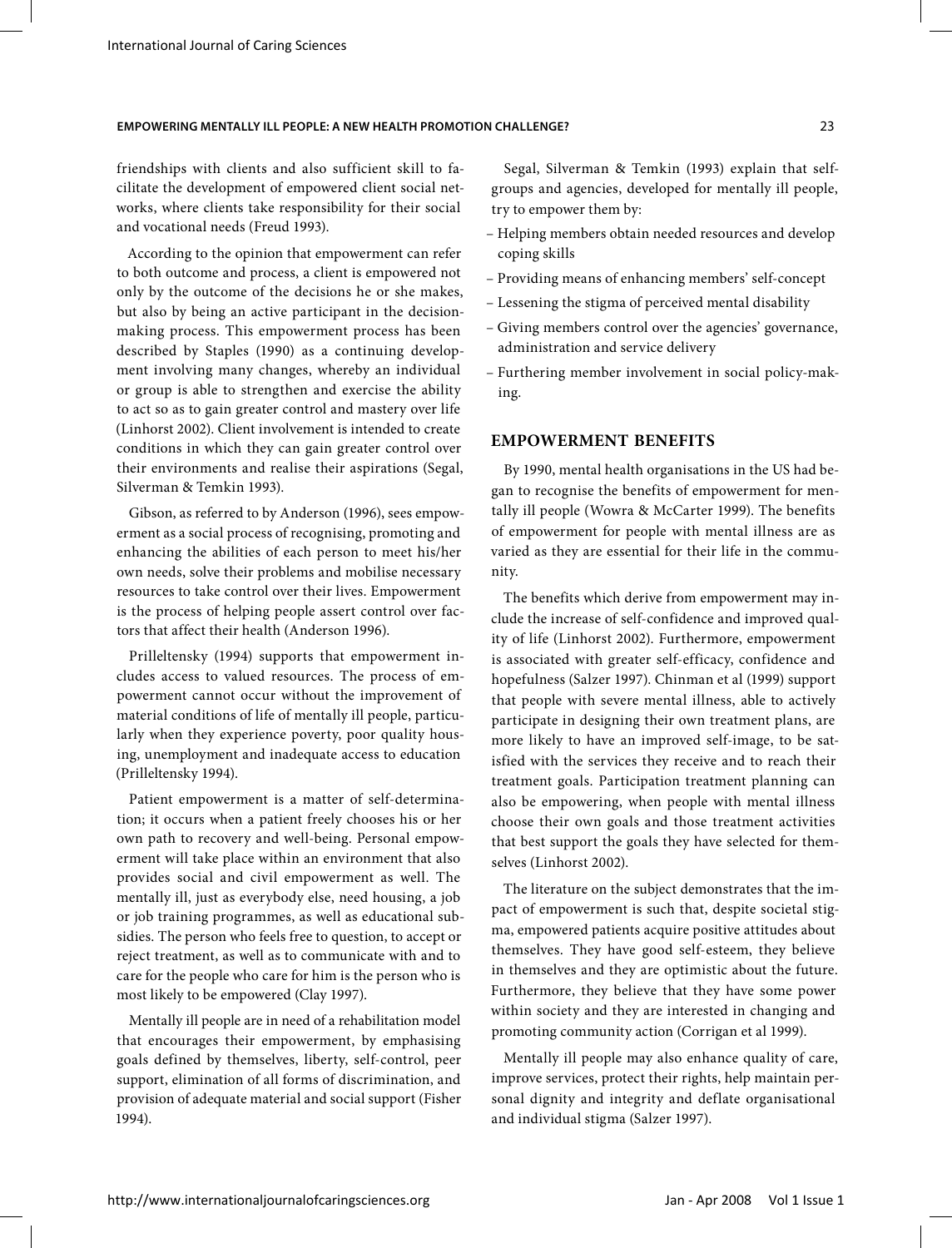#### **BARRIERS TO EMPOWERMENT**

As Linhorst et al. (2002) argue, the severity of mental illness is the main barrier to empowerment. Mental illness renders some people incapable of processing information, weighing choices and making informed decisions about their treatment (Rosenfeld Turkheimer 1995).

In the context of a study among health professionals and clients of community based services, Chinman et al (1999) found that the main barriers to empowerment are: health professionals, specific clients' disabilities, noncompliance, lack of interest in participation, and, as indicated by clients, lack of time among staff for the treatment planning, and, finally, their own lack of knowledge about how to participate in treatment planning and their uncertainty about how the setting of goals would help them.

#### **RESEARCHES ON EMPOWERMENT**

Several research programmes have been conducted, trying to measure the impact of empowerment among mentally ill people.

Chavasse (1992) has noted in her editorial that, according to research, the empowered patient may respond better to treatment. Moreover, as cited by Hall & Nelson (1996), research with mentally ill people has shown that their sense of mastery or perceived control over their lives is directly related to their life satisfaction.

A research project in six states in the United States, aimed at measuring empowerment among members of self-programs, found that empowerment was related to quality of life, but unrelated to employment status. The results of the same study suggest that an empowered person is one who has a sense of self-worth, self-efficacy and power. An empowered person is optimistic about the ability to exert control over his/her life (Rogers et al 1997). Similarly, Corrigan et al (1999) concluded in their study that empowerment included a sense of self-efficacy, positive self-esteem and optimism about the future, as well as interest in community action, a lack of feeling powerless in the face of the community and a confidence in effecting change.

A study conducted by Wowra & McCarter (1999) suggest that education level and employment status may predict levels of empowerment among the outpatient mental health population, having previously noted that empowerment is predicated on having access to information and resources and learning skills that a person defines as important.

As cited by Segal (1998), evaluation of case management services which incorporate an empowerment philosophy for mental health clients, reports success in terms of clinical parameters, health service use and satisfaction of clients and health care providers.

#### **DISCUSSION**

As above mentioned, there is widespread support of empowerment intervention for mentally ill people, since health promotional programes incorporating empowerment provide positive results with regard to the quality of care and life of the community population involved.

Empowerment should be a well-established part of mental health care and the base of psychosocial rehabilitation services. Mentally ill people living in the community should not be treated as passive objects of medical interventions, but a variety of community support programs which promote empowerment should take place. Consequently, health care settings should move beyond the curative role they have and adopt a health promotion role within the context of psychosocial rehabilitation among mentally ill people. Therefore, adequate mental health policies should take into account the empowerment aspect of mental health clients, in order to create the necessary conditions in order for these persons to lead healthier lives.

Mentally ill people welcome interventions addressing their needs in a way that empowers them and makes them able to be independent in all levels of daily life within the community. Empowerment of mentally ill people does more than offer a very positive aspect to their lives; it also provides positive feedback to nurses who implement empowerment interventions and encourages them to continue.

The role of nurses in empowering the mentally ill is crucial, as they are the ones who, within the interdisciplinary group of health professionals, take part in the daily rehabilitation programme of the latter. Nurses, in association with other health care professionals, should develop and implement adequate interventional programmes, which facilitate decision-making skills and promote self-esteem.

Furthermore, empowerment sets new challenges in regard to the education of nurses. This is because nurses aiming to empower mentally ill people, need to be empowered themselves, and, thus, to feel autonomous and able to gain authority within the settings of health care.

Finally, evaluation of the intervention is essential, in order to fully and properly review the effect of the em-